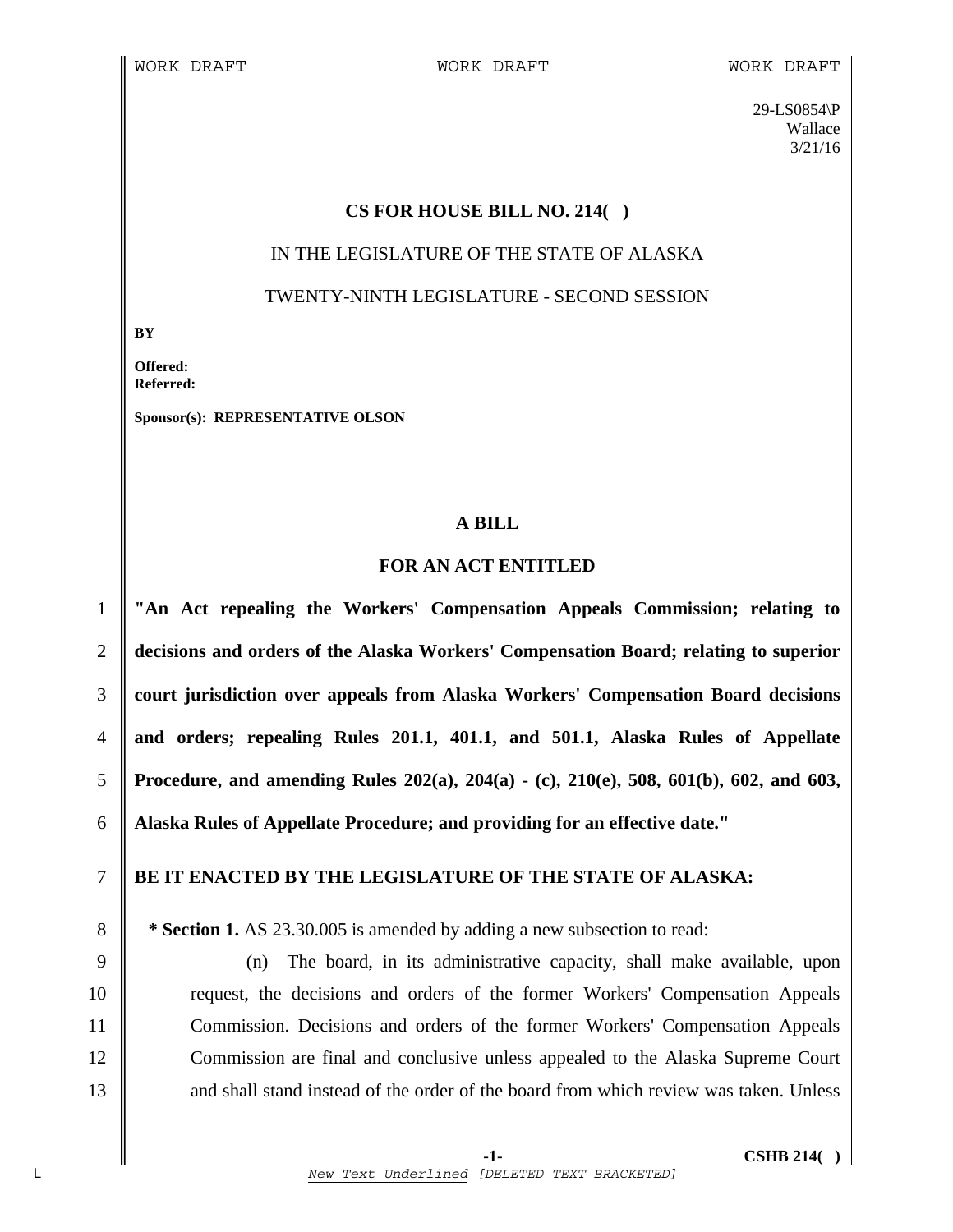WORK DRAFT WORK DRAFT 29-LS0854\P

1 reversed by the Alaska Supreme Court, decisions of the former Workers' 2 Compensation Appeals Commission have the force of legal precedent. 3 **\* Sec. 2.** AS 23.30.107(b) is amended to read: 4 (b) Medical or rehabilitation records, and the employee's name, address, social 5 security number, electronic mail address, and telephone number contained on any 6 cord, in an employee's file maintained by the division or held by the board [OR THE 7 COMMISSION] are not public records subject to public inspection and copying under 8 AS 40.25.100 - 40.25.295. This subsection does not prohibit 9 (1) the reemployment benefits administrator, the division, the board, 10 [THE COMMISSION,] or the department from releasing medical or rehabilitation 11 records in an employee's file, without the employee's consent, to a physician providing 12 medical services under AS 23.30.095(k) or 23.30.110(g), a party to a claim filed by 13 the employee, or a governmental agency; or 14 || (2) the quoting or discussing of medical or rehabilitation records 15 contained in an employee's file during a hearing on a claim for compensation or in a 16 **decision or order of the board [OR COMMISSION].** 17 **\* Sec. 3.** AS 23.30.108(d) is amended to read:

18 (d) If the employee files a petition seeking a protective order to recover 19 medical and rehabilitation information that has been provided but is not related to the 20 employee's injury, and the board or the board's designee grants the protective order, 21 the board or the board's designee granting the protective order shall direct the division, 22 the board, [THE COMMISSION,] and the parties to return to the employee, as soon as 23 practicable following the issuance of the protective order, all medical and 24 **rehabilitation information, including copies, in their possession that is unrelated to the** 25 employee's injury under the protective order.

26 **\* Sec. 4.** AS 23.30.108(e) is amended to read:

27 (e) If the board or the board's designee limits the medical or rehabilitation 28 information that may be used by the parties to a claim, either by an order on the record 29  $\parallel$  or by issuing a written order, the division, the board, [THE COMMISSION,] and a 30 party to the claim may request and an employee shall provide or authorize the 31 production of medical or rehabilitation information only to the extent of the limitations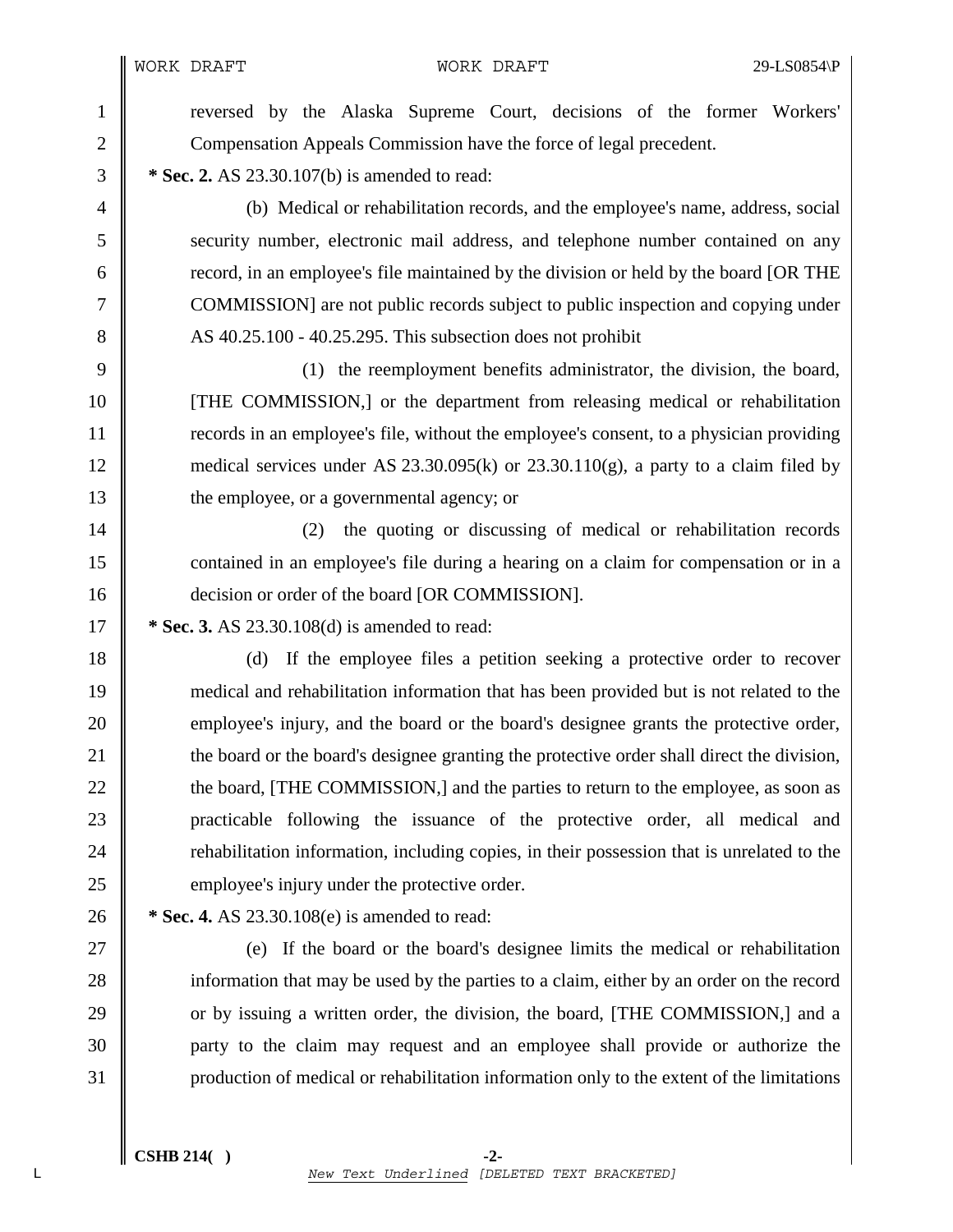WORK DRAFT WORK DRAFT 29-LS0854\P

1 of the order. If information has been produced that is outside of the limits designated 2 in the order, the board or the board's designee shall direct the party in possession of 3 the information to return the information to the employee as soon as practicable 4 **following the issuance of the order.** 

5 **\* Sec. 5.** AS 23.30 is amended by adding a new section to read:

6 **Sec. 23.30.126. Review of board order.** (a) A decision or order of the board 7 becomes effective when filed in the office of the board under AS 23.30.110, and a 8 decision or order of the board becomes final on the 31st day after it is filed. After a 9 decision or order becomes final, a party may seek review by filing a notice of appeal 10 with the superior court under AS 44.62.560 under the rules of appellate procedure.

11 (b) If not in accordance with law, a compensation order may be suspended or 12 set aside, in whole or in part, through injunction proceedings in the superior court 13 brought by a party in interest against the board and all other parties to the proceedings 14 **before the board.** The payment of the amounts required by an award may not be stayed 15 pending final decision in the proceeding unless upon application for an interlocutory 16 injunction the court on hearing, after not less than three days' notice to the parties in 17 interest and the board, allows the stay of payment, in whole or in part, where 18 irreparable damage would otherwise ensue to the employer. The order of the court 19 allowing a stay shall contain a specific finding, based upon evidence submitted to the 20 court and identified by reference to it, that irreparable damage would result to the 21 **employer**, and specify the nature of the damage.

22  $\parallel$  (c) If an employer fails to comply with a compensation order making an award 23 **that has become final, a beneficiary of the award or the board may apply for the** 24 enforcement of the order to the superior court. If the court determines that the order 25 was made and served in accordance with law, and that the employer or the officers or 26 **agents** of the employer have failed to comply with it, the court shall enforce obedience 27 **the order by writ of injunction or by other proper process to enjoin upon the** 28 employer and the officers and agents of the employer compliance with the order.

29 (d) Proceedings for suspending, setting aside, or enforcing a compensation 30 crder, whether rejecting a claim or making an award, may not be instituted except as 31 provided in this section and AS 23.30.170.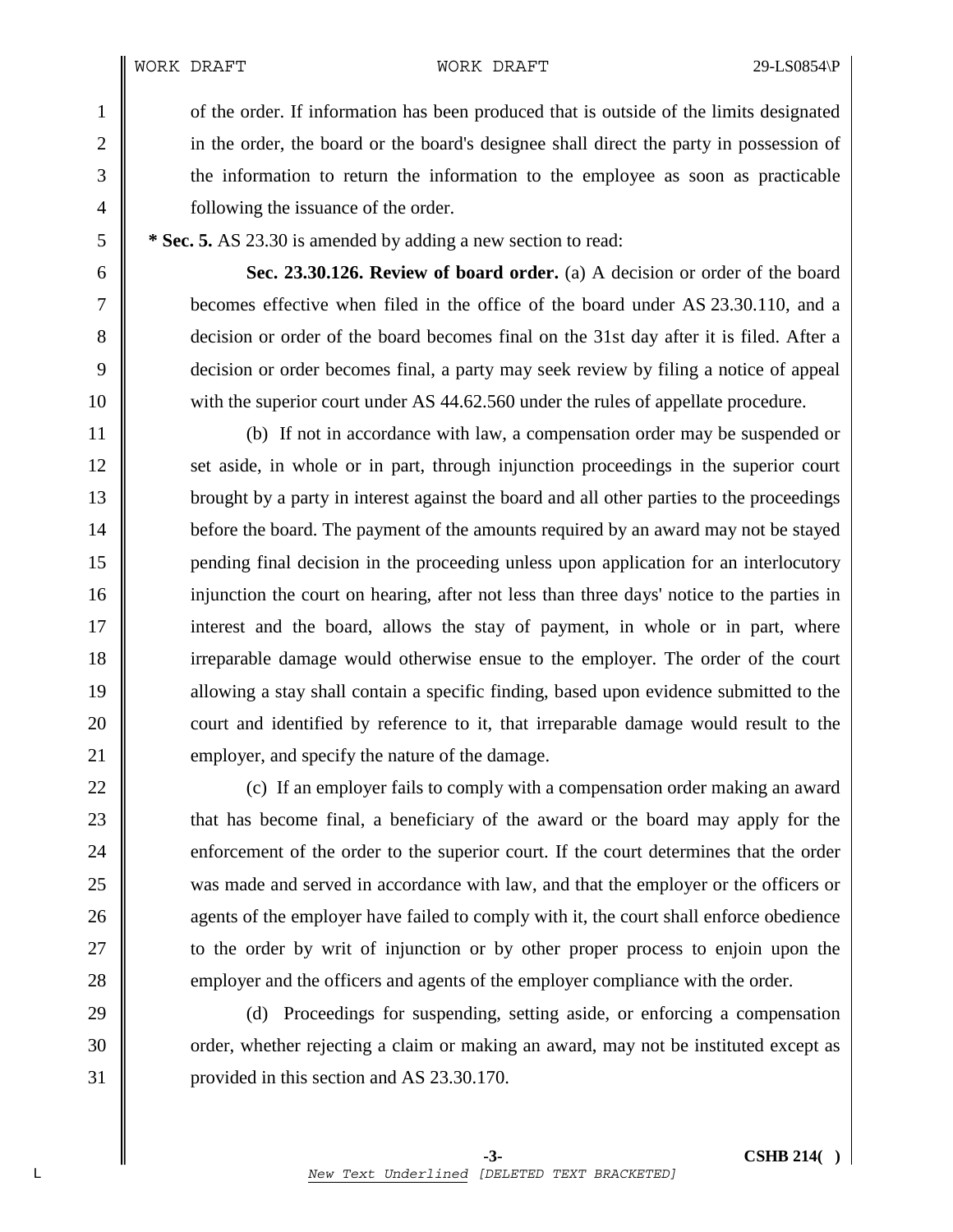1 (e) Subject to an employer's or employee's burden of proof, a finding of fact 2 made by the board as a part of a compensation order is conclusive unless the court 3 specifically finds that a reasonable person could not have reached the conclusion made 4 by the board.

5 (f) The director may intervene in an appeal under AS 44.62.560 or petition for 6 **Figure 1** review. If a party is not represented by counsel and a compensation order concerns an 7 unsettled question of law, the director may file an appeal or petition for review to 8 **b**tain a ruling.

9 (g) A court may not make an award of costs and attorney fees against an 10 injured worker unless the court finds that the worker's position on judicial review was 11 frivolous or unreasonable or the judicial review was sought in bad faith.

12 **\* Sec. 6.** AS 23.30.155(f) is amended to read:

13 (f) If compensation payable under the terms of an award is not paid within 14 14 days after it becomes due, there shall be added to that unpaid compensation an amount 15 equal to 25 percent of the unpaid installment. The additional amount shall be paid at 16 the same time as, but in addition to, the compensation, unless review of the 17 compensation order making the award as provided under **AS 23.30.126** 18 [AS 23.30.008] and an interlocutory injunction staying payments is allowed by the 19 court. The additional amount shall be paid directly to the recipient to whom the unpaid 20 **compensation** was to be paid.

21 **\* Sec. 7.** AS 39.50.200(b)(31) is amended to read:

 $\parallel$  (31) Workers' Compensation Board (AS 23.30.005) [AND 23 WORKERS' COMPENSATION APPEALS COMMISSION (AS 23.30.007)]; **\* Sec. 8.** Rules 201.1, 401.1, and 501.1, Alaska Rules of Appellate Procedure, are repealed. **\* Sec. 9.** AS 23.30.007, 23.30.008, 23.30.009, 23.30.125, 23.30.127, 23.30.128, 23.30.129, 26 23.30.395(10); AS 39.25.110(40); AS 44.64.020(a)(12), and 44.64.020(a)(13) are repealed. **\* Sec. 10.** The uncodified law of the State of Alaska is amended by adding a new section to  $\parallel$  read:

29 INDIRECT COURT RULE AMENDMENTS. The provisions of AS 23.30.126, added 30 by sec. 5 of this Act, and the repeal of AS 23.30.007, 23.30.008, 23.30.125, 23.30.127, 31 23.30.128, and 23.30.129 in sec. 9 of this Act have the effect of changing Rules 202(a),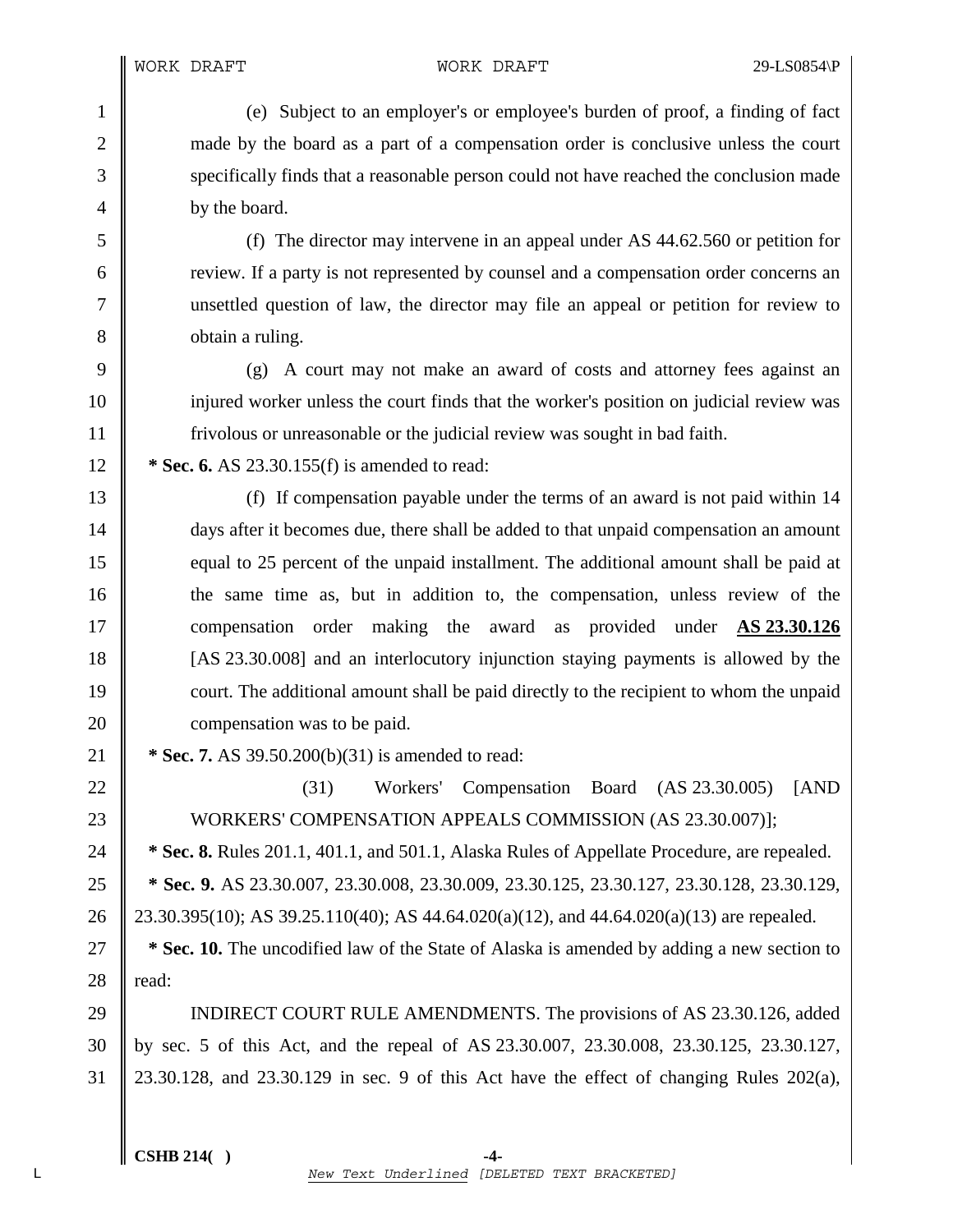$1 \parallel 204(a)$  - (c), 210(e), 508, 601(b), 602, and 603, Alaska Rules of Appellate Procedure, by 2 repealing the Alaska Workers' Compensation Commission and providing that appeals from 3 the Alaska Workers' Compensation Board be brought in the superior court, and by limiting 4 costs and attorney fees that may be awarded against an injured worker.

5 **\* Sec. 11.** The uncodified law of the State of Alaska is amended by adding a new section to 6  $\parallel$  read:

7 APPLICABILITY. Before December 2, 2016, AS 23.30.007 - 23.30.009, 8 23.30.107(b), 23.30.108(d) and (e), 23.30.125, 23.30.127, 23.30.128, 23.30.129, 23.30.155(f), 9  $\parallel$  23.30.395(10), AS 39.25.110(40), AS 39.50.200(b)(31), and AS 44.64.020(a)(12) and (13), as 10 they existed on the day before the effective date of this Act, continue to apply to appeals, 11 petitions for review, and other proceedings pending before the Workers' Compensation 12 Appeals Commission. Appeals, petitions for review, and other proceedings under this section 13 shall be continued in the Workers' Compensation Appeals Commission until December 1, 14 2016. AS 23.30.126, added by sec. 5 of this Act, and AS 23.30.155(f), as amended by sec. 6 15 of this Act, do not apply to appeals, petitions for review, or other proceedings under this 16 Section. AS 23.30.129, as it read on the day before the effective date of this Act, applies to 17 appeals to the Alaska Supreme Court from final decisions of the Workers' Compensation 18 Appeals Commission issued on or before December 1, 2016.

19 **\* Sec. 12.** The uncodified law of the State of Alaska is amended by adding a new section to 20  $\parallel$  read:

21 | TRANSITIONAL PROVISIONS. (a) Appeals, petitions for review, and other 22 | proceedings pending before the Workers' Compensation Appeals Commission before June 1, 23 2016, and not completed in the Workers' Compensation Appeals Commission before 24 December 2, 2016, shall be transferred to the superior court in the judicial district where the 25 original claim was filed, under AS 22.10.020 and Rules 604(b) and 609, Alaska Rules of 26 | Appellate Procedure.

27 (b) Appeals, petitions for review, and other proceedings that seek review of Alaska 28 Workers' Compensation Board decisions and that have not been filed and are not pending 29 before the Workers' Compensation Appeals Commission on or before May 31, 2016, must be 30 filed in the superior court on or after June 1, 2016, within 30 days after the date that the board 31 decision becomes final.